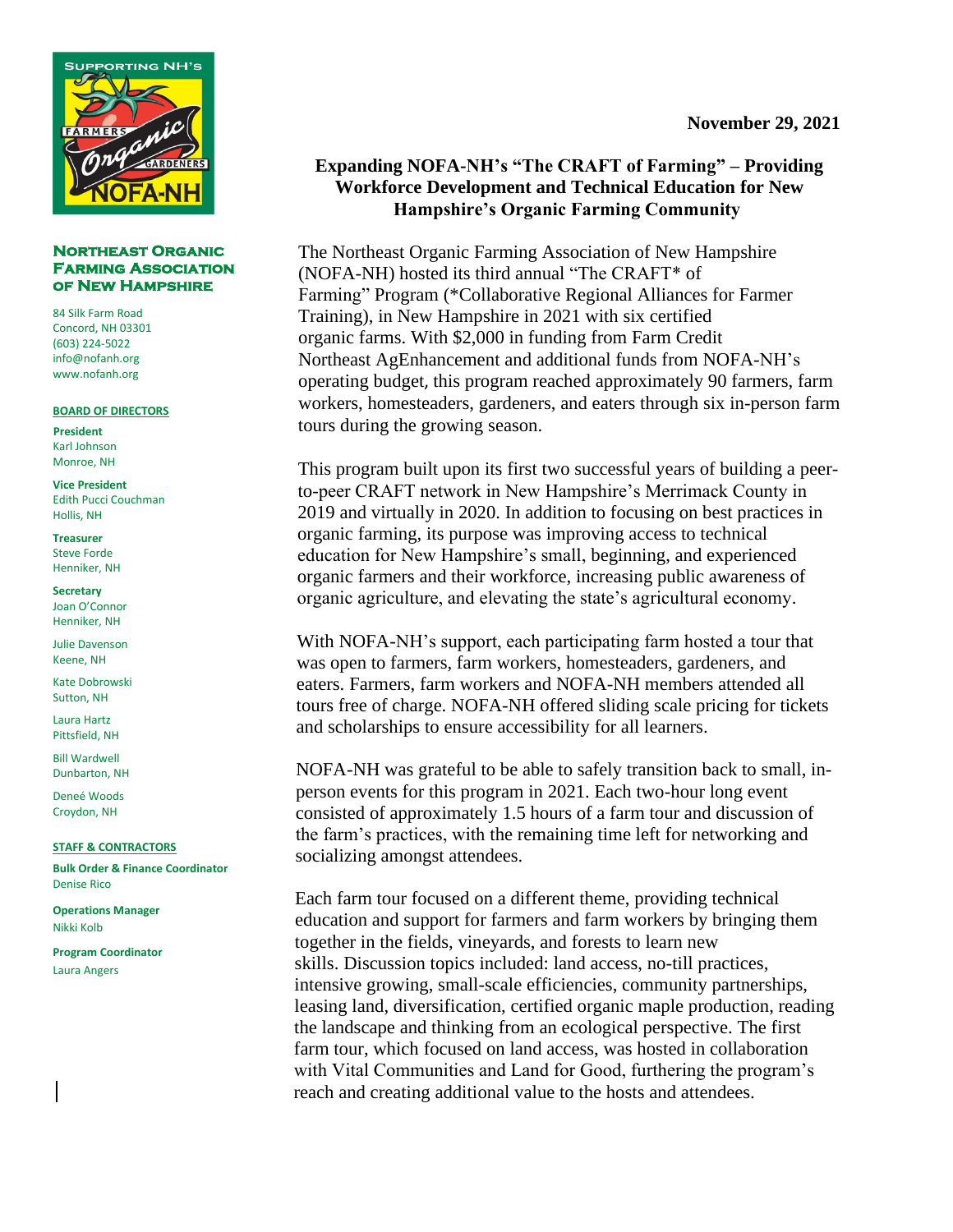Additionally, NOFA-NH presented information about the 2020 CRAFT Program at its virtual Winter Conference in 2021. NOFA-NH's Winter Conference Coordinator Chadley Kolb and Operations Manager Nikki Kolb hosted a lively discussion with farmers from Work Song Farm, Hip Peas Farm, Kearsarge Gore Farm, SHARA Vineyards (formerly Mermaid Hill Vineyard), Hop N Hen Farm, and Stonewall Farm. Attended by 35 conference goers, the workshop shared outcomes, generated interest in expanding the program, and solicited feedback from farmers about how to best meet their needs through "The CRAFT of Farming." Participating farmers were interested in seeing the program repeated and expanded geographically in 2021, and in continuing to meet virtually to address challenges and share successes as a cohort, resulting in two additional online meetings of farmers in spring 2021.

## **Program Impact:**

- Increased reach of in-person program participation compared to 70 people in 2019.
- Geographical expansion of programming into five counties: Belknap, Carroll, Cheshire, Grafton, and Merrimack.
- Coordinated 6 farm tours for farmers, farm workers and the public during the 2021 growing season, each focused on a different educational topic.
- Surveyed participants to determine how the program impacted their farming knowledge, interest in organic farming careers, and employee recruitment.

### **"The CRAFT of Farming" Cohort & Farm Tour Dates:**

- Winter Street Farm, August 7, 2021: Land Access & No-Till Practices
- SHARA Vineyards, August 11, 2021: Reading the Landscape & Thinking from an Ecological Perspective
- Winnipesaukee Woods Farm & Busy Lizzie's Blooms, August 21, 2021: Intensive Growing in Small Spaces
- Mountain Heartbeet, August 28, 2021: Leasing: Small-Scale Efficiencies & Community Partnerships
- Stonewall Farm, September 11, 2021: Diversifying Your Farm
- North Family Farm, September 18, 2021: Sustainable, Certified Organic Maple Syrup

#### **Here's what a few of our farm tour hosts had to say about the 2021 program:**

"We really benefited from getting connected with local nonprofits in the area. We will be able to work with them in the future to expand our operation and enrich the community." – Abigail Clarke, Winter Street Farm

"It was nice to be with farmers that think about making improvements to their farms and ways to share their assets with other farmers." – Joanne Ducas, Mountain Heartbeet

"Having to share one's opinions and get questioned upon them is a learning experience in and of itself. Further, the opportunities presented by engaging with others can be boundless in talking Ag." – Aaron Lichtenberg, Winnipesaukee Woods Farm